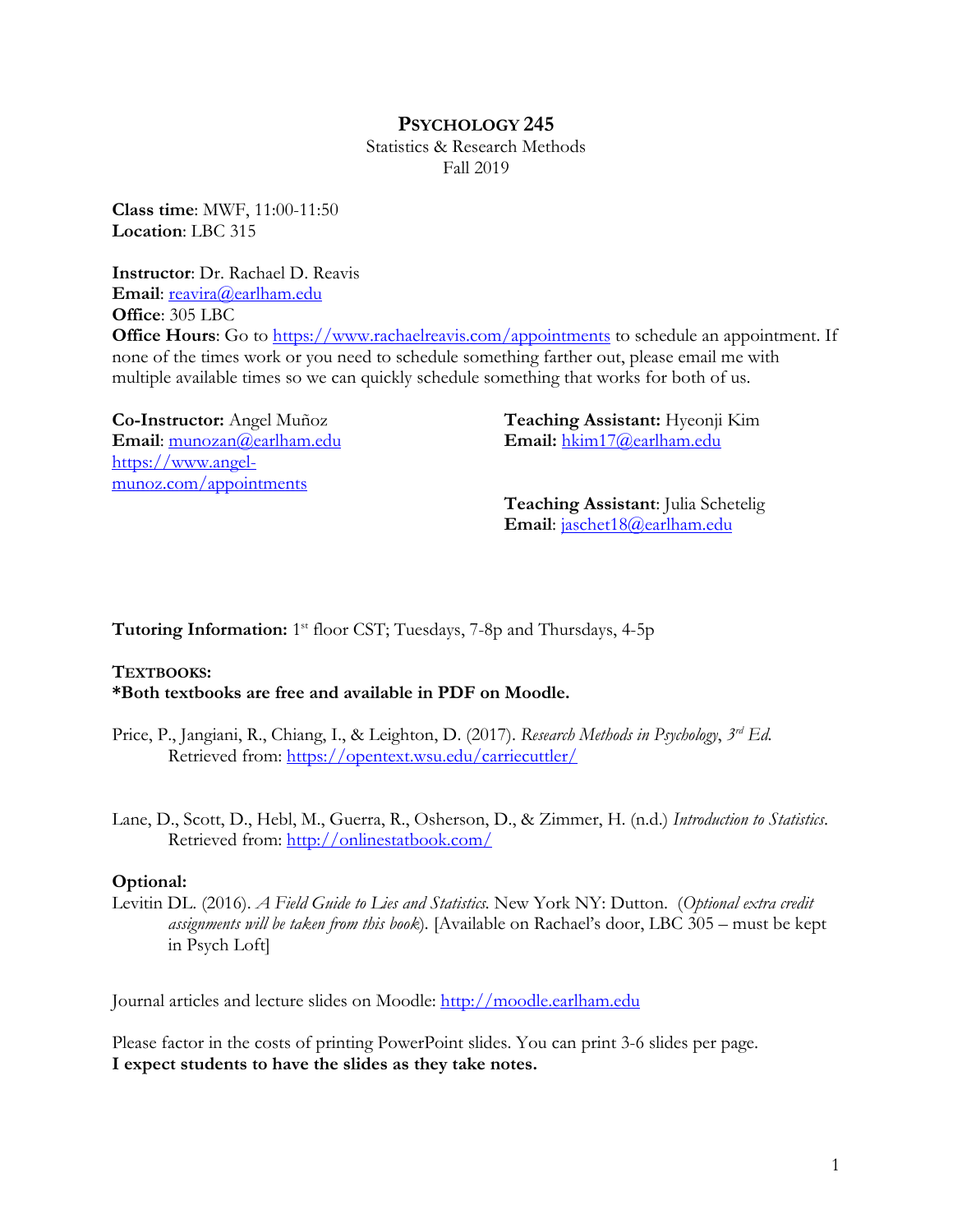### **COURSE DESCRIPTION & OBJECTIVES:**

This course serves as an introduction to experimental design and the analysis of research data in psychology. Topics include methods for observing, measuring and describing behavior, generating and interpreting graphs, distributions both normal and non-normal, descriptive statistics, correlation and inferential statistics. Students will learn to use the statistical software JASP (and R for those interested) in data description and analysis. Students who complete the course should not only be able to design a research project, but select the appropriate analysis for that project, carry it out, interpret it and communicate the results clearly to others. They should be more critical consumers of statistical information presented in both professional and popular sources.

This course is designed as a required sophomore level course for psychology and neuroscience majors, and an elective for other social science students who might be interested. This course fulfills the Analytical (Quantitative) Reasoning General Education requirement.

### **SPECIFIC COURSE GOALS**

By the end of the semester, you should be able to:

- 1. Identify strengths and weaknesses in research design and understand how those affect interpretations of data.
- 2. Select the appropriate statistical test based on the data and research question.
- 3. Conduct the appropriate statistical test using JASP, R, or both.
- 4. Write the results of a study in a properly formatted APA-style paper, following the conventions of Psychology and Neuroscience.

# **EARLHAM LEARNING GOALS**

- **Communicate**
	- o Students will communicate their knowledge and critical thinking primarily through lab reports, exams, and homework.
- **Investigate**
	- o Students will investigate research questions using increasingly complex study designs and through brief literature reviews.
- **Apply**
	- o Students will apply their statistical and research knowledge to research questions and begin to learn how to conduct research independently. Psychology and neuroscience majors will continue to apply these skills in their subsequent research courses and their senior research project.

### **COURSE CREDIT EXPLANATION**

Successful completion of PSYC 245 will result in 3 academic credits. The class meets for roughly three hours per week. For each hour spent in class, students are expected to study/prepare for a minimum of two additional hours. This is **federally defined** and a college-wide expectation. Thus, for three credits, students are expected to be in class for (almost) three hours a week and preparing outside of class for six hours a week, for a minimum of 9 per week.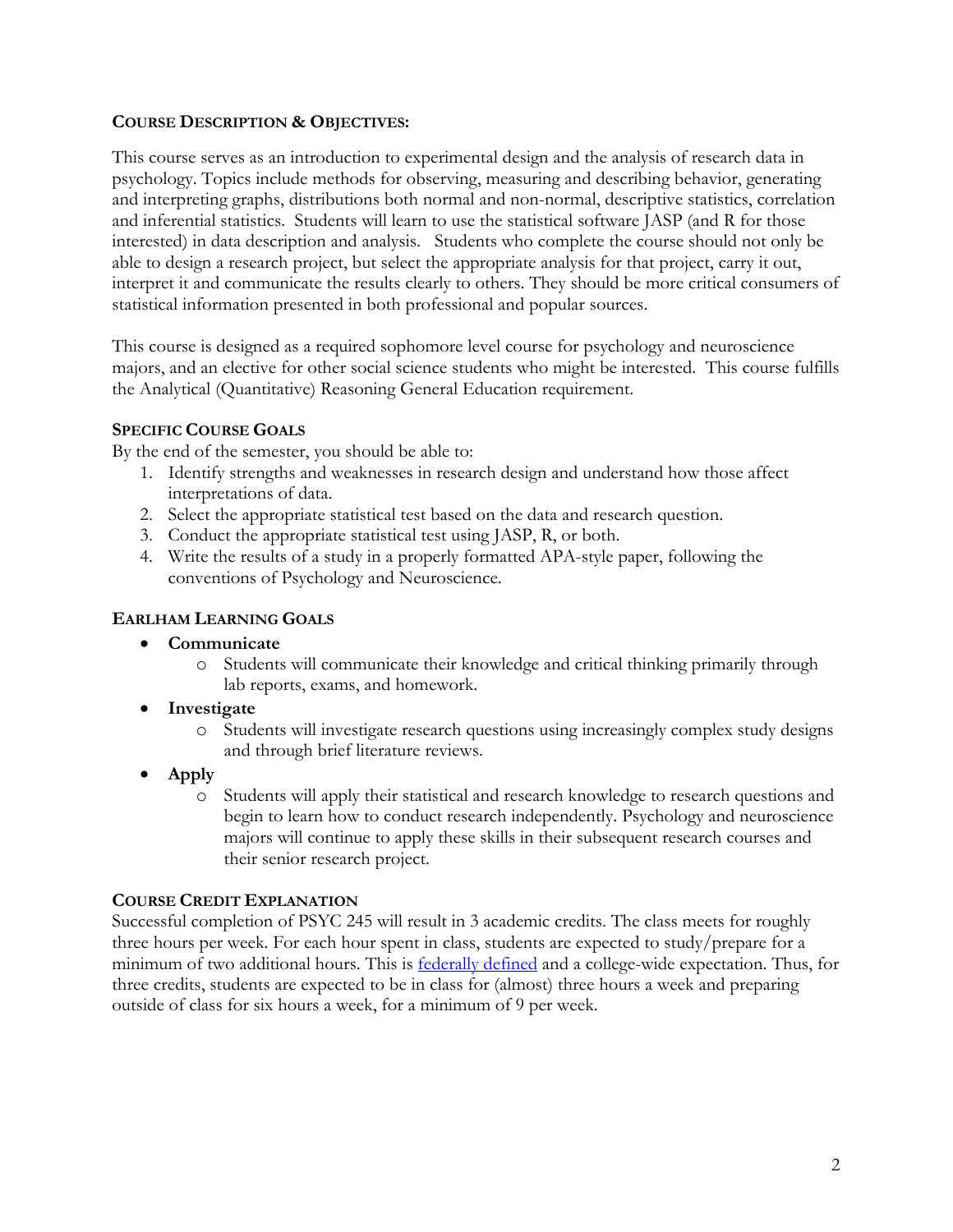#### **EVALUATION**

Your final grade will be based on attendance/participation, lab reports, problem sets, homework, quizzes, and exams.

#### **REQUIRED READINGS**

A basic list of chapters is provided on this syllabus. However, throughout the semester some of these may be altered. **The most up-to-date list of readings will be on Moodle (which may include journal articles as well).** Readings will come from your textbooks, be posted on Moodle, or can be accessed from the Earlham library's website. **It is expected that you will have completed the readings listed on Moodle for a specific date before coming to class on that day.**

#### **PARTICIPATION & ATTENDANCE**

Students are expected to participate in all class activities, which may include in-class discussions, demonstrations, working through statistical problems, and more. Regular attendance and participation in activities will be critical to your enjoyment and mastery of the material and will be expected from everyone. Students who are on their phones or decline to participate in activities/discussions will not receive credit for that day. Attendance will be taken every day. The information in this class is cumulative—kind of like a language class. If you miss a lecture, the next one may not make much sense. However, I **do not want you to come to class sick**. Therefore, you may still get attendance/participation credit by watching the recorded lecture and writing a three-paragraph, well-thought-out reaction to the day's lecture. Any day that there is an activity or worksheet, you will have to complete those and show me or send me a scanned copy. The lecture summary and any missed worksheets are due within five days of the missed class. Some activities will have to be made up by meeting with a TA and working through an activity. You must meet with your TA for at least 15 minutes. Discussion/activity make-ups, including meeting with a TA must be completed within one week of the missed class. This policy applies to students missing class for Earlham activities, including sports. If you miss a day for sports, you will need to complete the make-up requirement to receive credit.

Attendance and participation will be worth **52 points** in total, with attendance counting for 42 points & participation counting for 10 points. Average participation will result in a participation grade of 7.5. Students whose participation is below average will receive less; students whose participation is above average will receive more.

**Course-Specific Goals: 1-4; Earlham Goals: communicate, investigate, apply**

### **PROBLEM SETS**

Problem sets will be assigned that will require you to use statistical software. These problem sets are designed to assess your ability to use the statistical software to analyze the data and then to interpret the analysis.

Problem Sets are worth **100 points**.

**Course-Specific Goals: 1 – 3; Earlham Goals: apply**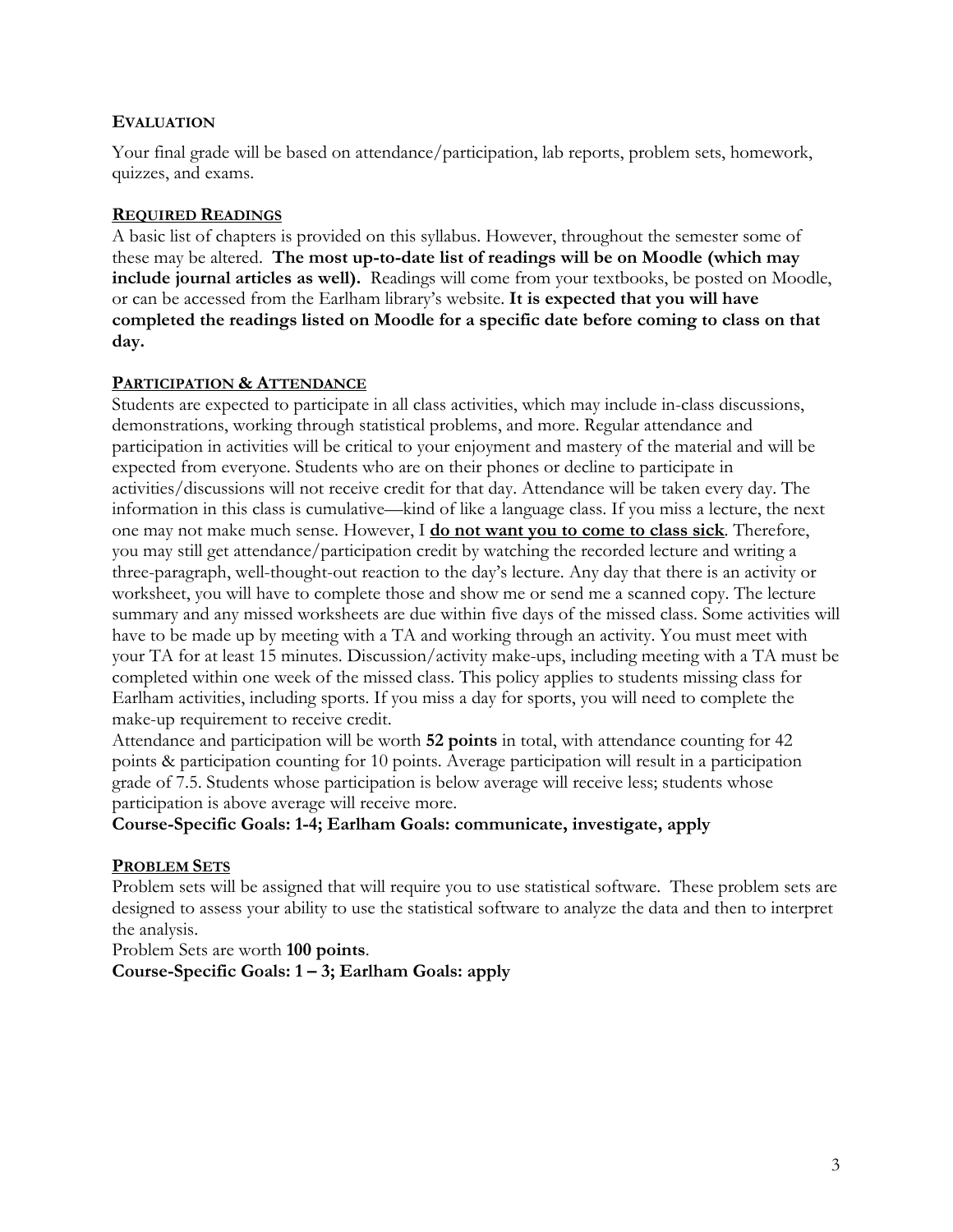# **LAB REPORTS**

Lab reports are designed to assess your ability to communicate in the style of the American Psychological Association (APA style) the method and results of experiments and interpret those results appropriately drawing on the relevant psychological literature. APA style reports will get longer as the semester proceeds. Later reports will be weighted more heavily than earlier reports. Lab Reports are worth **125 points**.

## **Course-Specific Goals: 1 – 4; Earlham Goals: communicate, investigate, apply**

## **HOMEWORK**

On Moodle, you will find Practice Quizzes. I strongly recommend you do these to test your knowledge. There is also a textbook on reserve in CST that has practice problems after every chapter with the answers to odd-numbered problems in the back.

You will find the assigned homework on Moodle. You must turn homework assignments in at the beginning of class the day that they are due. All homework is due at 11:00am. **Late homework will not be accepted or graded.** If you will be absent, you must turn in your work in advance or scan a copy and email it by 11:00am. Your lowest homework grade will be dropped.

Homework is worth **36 points**.

# **Course-Specific Goals: 1, 2; Earlham Goals: apply**

### **QUIZZES**

There will be a quiz for each chapter (with a few exceptions). The quizzes will cover material from the book, assigned journal articles, and lecture. There are 9 quizzes, but only your 8 best quizzes will count towards your final course grade. Quizzes can only be made up in advance. If you are sick on the day of the quiz, that will have to count as your dropped quiz.

Quizzes are worth **64 points**.

### **Course-Specific Goals: 1, 2; Earlham Goals: apply**

### **EXAMS**

Exams may be a mixture of multiple choice, short answer, and essay. **Most of the exam questions will come from class and assignments (whether slides, activities or discussions) but some may also come solely from the textbook or other assigned readings.** There are 3 exams during the semester. The cumulative final is optional and can take the place of your lowest exam score. There will be no make-up tests. If you miss an exam, you will need to take the final. If you know in advance that you will miss the exam, you may take it early. **Finally, if you arrive after the first student has completed his or her exam, you will not be permitted to take the test, and you will receive a zero for the test**.

Exams are worth **123 points (41 points each)**.

The final exam for this class is scheduled for Monday, December 9 at 4:30pm. **Course Specific Goals: 1, 2**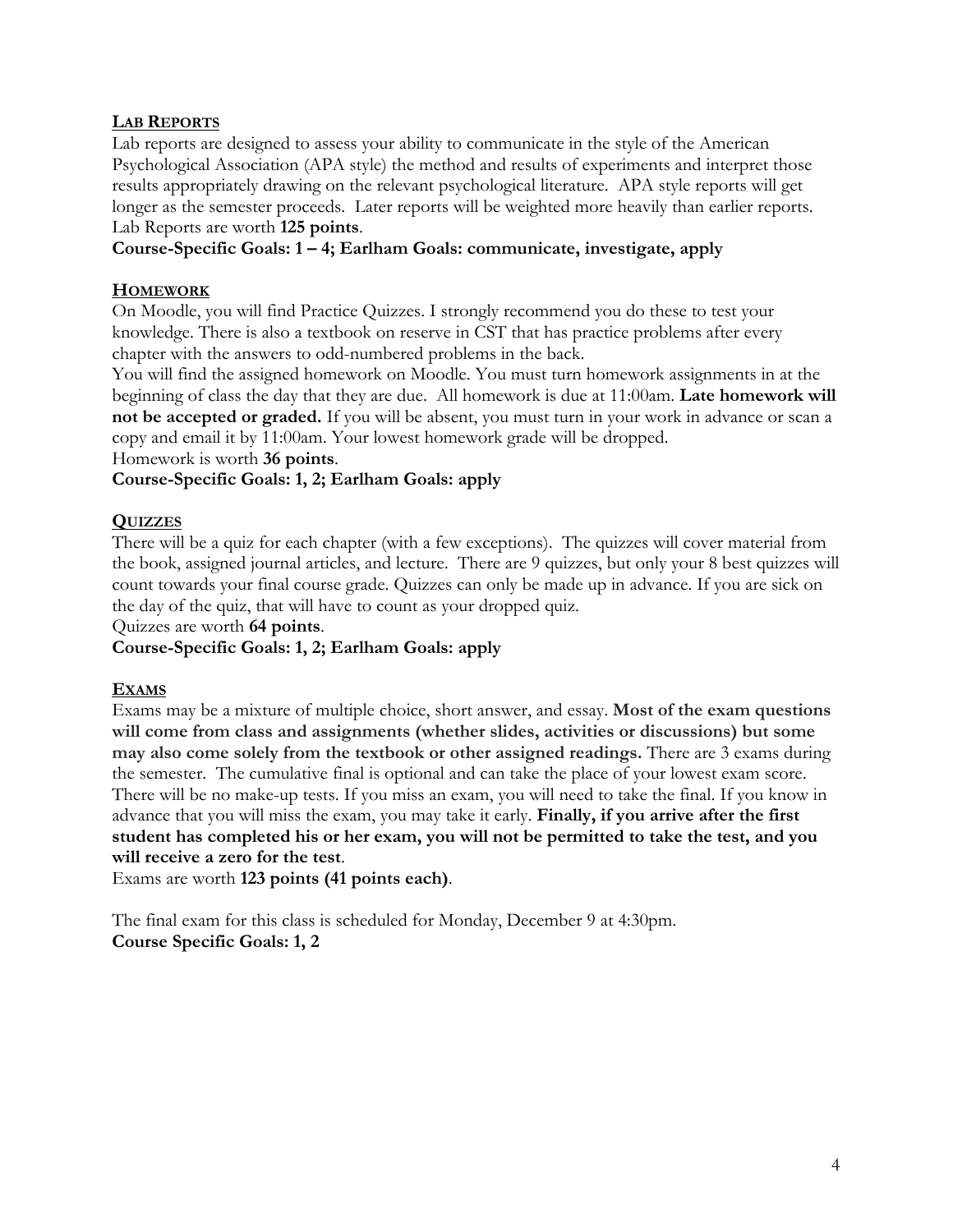### **EXTRA CREDIT**

- You can earn up to 10 points of extra credit (added to your final grade out of 500 points) by participating in experiments carried out in the psychology department. You can sign up for these studies using Sona Systems (check Moodle for instructions).
- You can also earn up to 10 points of extra credit (added to your final grade out of 500 points) by reading *A Field Guide to Lies and Statistics* (also more recently published as *Weaponized Lies: How to Think Critically in the Post-Truth Era)* and completing the extra credit assignments on Moodle**.**
- **Late extra credit assignments will not be accepted.**
- **Students may earn up to 15 extra credit points in total** (added to your final grade out of 500 points). This means that you cannot get the maximum 10 points on *both* participation *and* the optional reading assignments. You can combine them however you like to reach a maximum of 15 points.
- Extra credit is offered to the class as a whole, and individual requests for extra credit are not appropriate. Extra credit points applied to a specific test or bonus questions on the test do not count against this total.

| Participation/Attendance | 52  | A -: 450-464.5 A: 465-499.5; A +: 500        |
|--------------------------|-----|----------------------------------------------|
| Problem Sets             | 100 | B-: 400-414.5; B: 415-434.5; B+: 435-449.5   |
| Lab Reports              | 125 | C: 350-364.5; C: 365-384.5; C+: 385-399.5    |
| Homework                 | 36  | D -: 300-314.5; D: 315-334.5; D +: 335-349.5 |
| Quizzes                  | 64  | $F: 299.5$ or below                          |
| Exams (41 points each)   | 123 |                                              |
| <b>TOTAI</b>             | 500 |                                              |

#### **GRADING**

There are three unit tests and one final, but one of them will be dropped.

There are nine quizzes, but one of them will be dropped.

There are five homework assignments, but one of them will be dropped.

There are 500 possible points in this course.

*Because there is ample extra credit (up to 15 points (3% of your grade), or 1/3 of a letter grade), I do not round grades. For example, 399.5 is a C+. Take advantage of your extra credit opportunities.*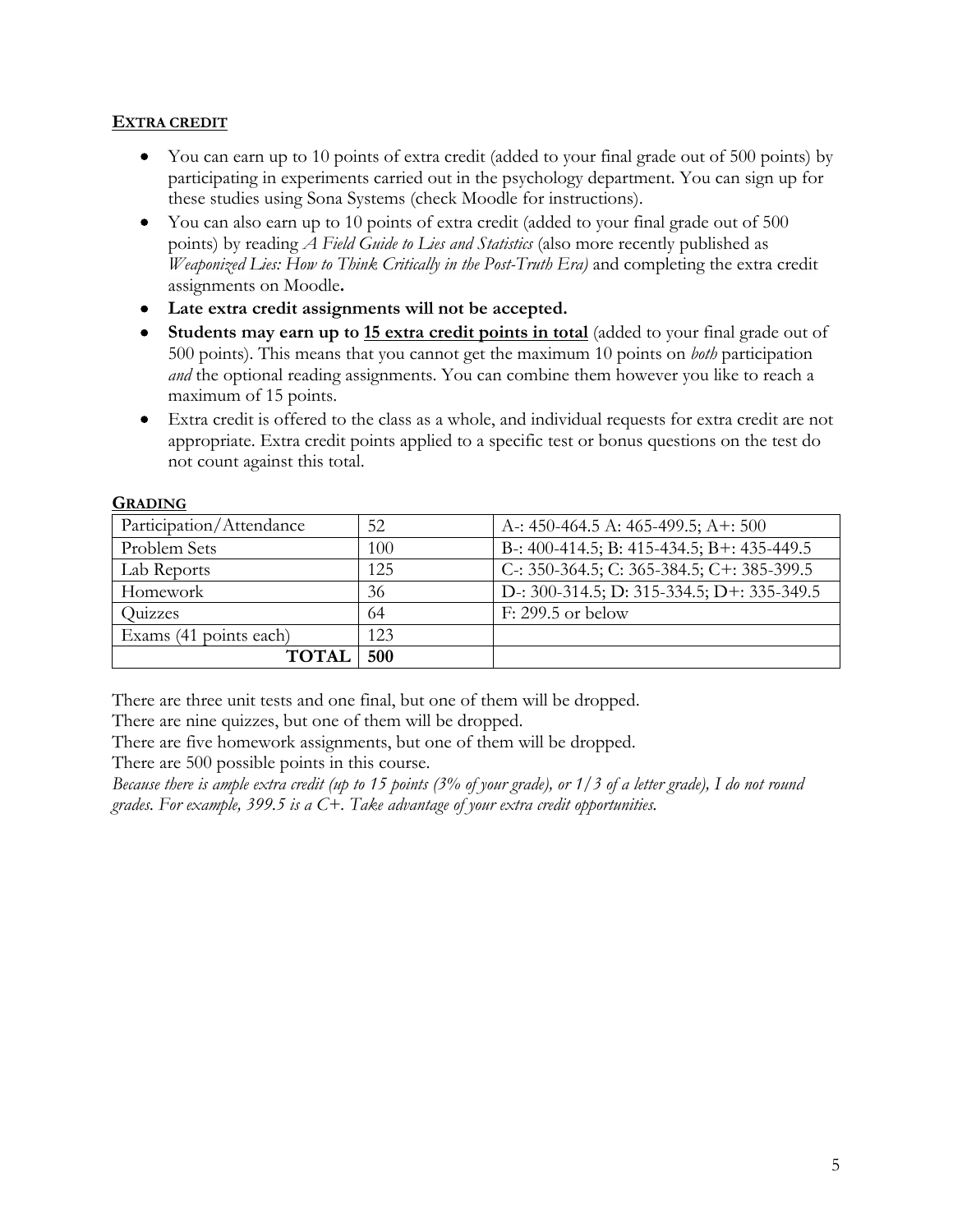## **POLICIES & ETIQUETTE LATE/MAKEUP POLICY**

#### *LAB REPORTS & PROBLEM SETS*

It is important to hand in your assignments on time. It allows me to give you the quickest feedback, and assignments have been scheduled at certain times to help learning. If you do not turn in your lab reports or problem sets on time, you will lose a letter grade for the first 24 hours that it is late, and another letter grade for each part of 12 hours thereafter. Thus, the best grade that can be received for an assignment turned in 2 hours late is a B, a C for one turned in 25 hours late, and a D for a one turned in 37 hours late. I generally grade promptly. Assignments turned in late will be graded when I have additional time, and I will not make an effort to get late assignments back to you quickly. You will have ample time to complete your written assignments. If you choose to wait until the last minute you run the risk that your computer dies or you catch the flu. **These will not be excuses for late assignments and you will be penalized, so do not procrastinate.** Assignments are due on Moodle. **Failure to attach files or attaching corrupted files is not an excuse for late work.** I recommend that you sign on to a different computer than the one you where you uploaded your file and try and download it to make sure it is uploaded properly. You are responsible for backing up your work. (See next page for technology guidelines.) To demonstrate that you have read your syllabus (and to earn an extra attendance point), please email me a picture of a rabbit during the first week of class.

**Free late points**: Each student will receive three free late points. Each point can be used to eliminate a day's late penalty. These can be used on three separate assignments, all in one assignment, or in a combination of two assignments. They can only be used for lab reports and problem sets. Students who do not use their late points will have them added to their extra credit total. If late points are used as extra credit, they will count toward the 15-point maximum.

### *TESTS & QUIZZES*

See policy in the evaluation section. As one test & one quiz are dropped, I **do not allow students to make up quizzes/tests**, except in rare circumstances.

# *PARTICIPATION/ATTENDANCE*

See the Attendance/Participation section above for information about class days that are missed.

*HOMEWORK*

Late homework will not be accepted. (One assignment will be dropped.)

# **STUDENT MEETING POLICY**

### Use https://www.rachaelreavis.com/appointments or https://www.angel-

munoz.com/appointments to schedule appointments with your instructors. You do not need to check with us first—just sign up. When you sign up, you need to indicate specifically what you want to discuss. Prior to your scheduled appointment you need to complete all the assigned reading and practice quiz problems for that topic if you are meeting about class material you do not understand. If you arrive at our meeting and have not done all the assigned work and practice problems, we will not be able to meet with you. This is to ensure that our time together is productive and that we have enough time to meet the needs of all students.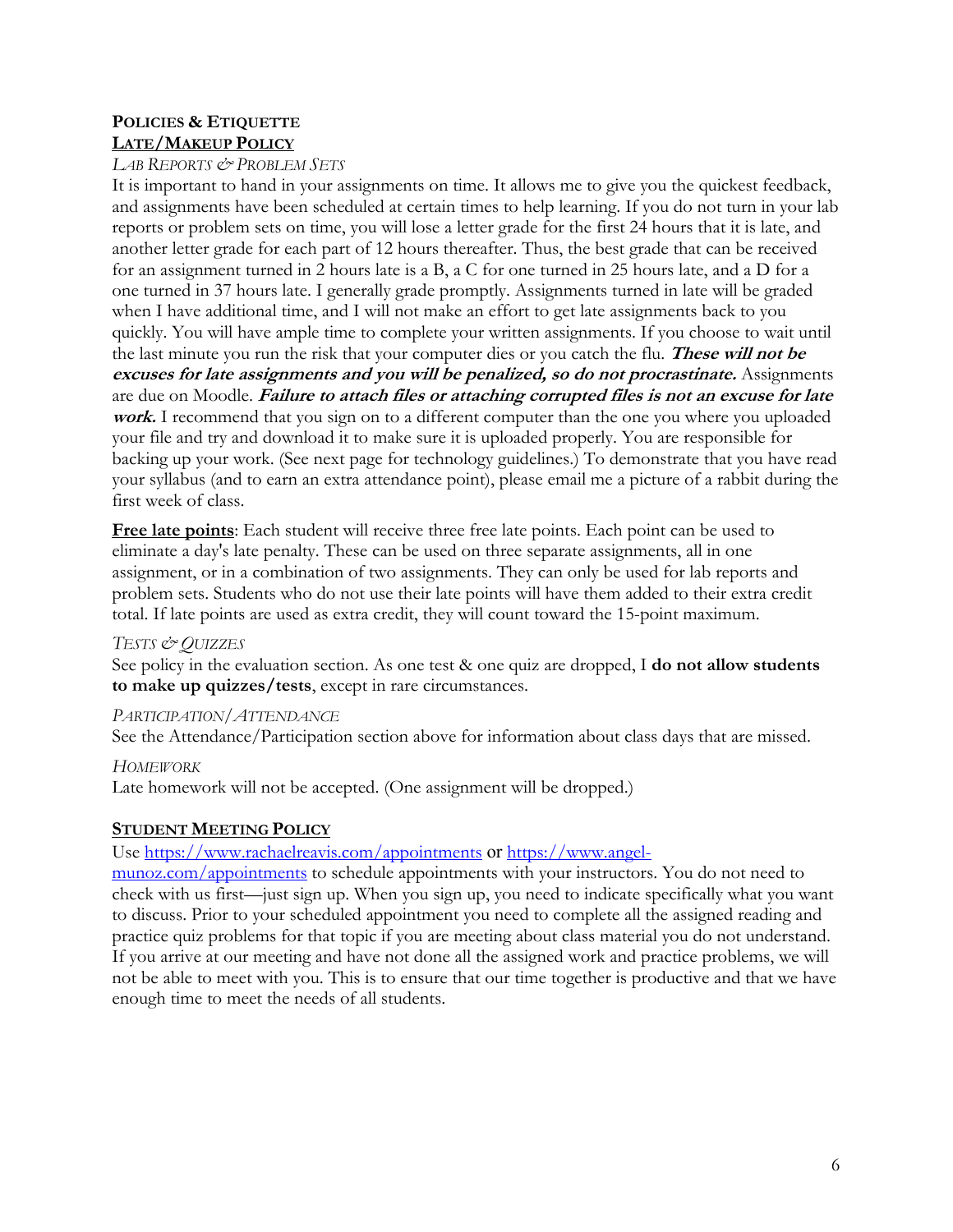## **EMAIL ETIQUETTE**

Many of you may be familiar with proper email etiquette when engaging in professional communication (like that between professors and students). Others of you may not have had experience with these types of communications, which is why I am including them here.

You are encouraged to contact me via e-mail with any questions that you may have, but I ask that you **check the syllabus and Moodle first** to see if your question can be answered. If every student asks me information that they can locate themselves, the time to answer them adds up quickly, and it takes away from my time to prepare quality lectures, provide feedback, and assist students in other ways. Please be courteous to me and to your fellow classmates and check the available resources.

Appropriate email: (a) begin with a greeting; (b) state who you are and which class/section you are in; (c) end with an appropriate signature. Don't forget to use spell-check!

Example of appropriate e-mail format:

'Rachael,

My name is [YOUR FULL NAME] and I am in your [NAME OF COURSE]\*. I have a question about X. I looked for the answer [in Moodle, on the syllabus, in the book, etc.], but I haven't been able to find it. Can you help?

Thanks,

[YOUR NAME]'

\*You don't have to tell me your course after the first few weeks, once I've learned your names.

Example of inappropriate e-mail format resulting in no response (lack of greeting; no personal identification; no reference to course name/section; no signature; spelling errors):

'So i was wonderign when you were gonna post the notes?'

Proper e-mail etiquette is *extremely* important in that (a) it enables me to be more efficient in helping you because I won't lose time trying to figure out who you are or what you are asking; (b) **it is a vital skill to have in the 'real world.'** Jobs and student positions have been lost because of unprofessional emails.

If you communicate with professionals outside of Earlham, be sure to use last names and titles, such as Ms. Smith or Dr. Johnson. If you are uncomfortable using a professor's first name at Earlham, ask them how they would prefer to be addressed. Almost all of your professors have doctorates, so Ms. and Mr. would not be appropriate unless a professor tells you otherwise. If you are uncomfortable using first names, Professor Reavis or Dr. Reavis is appropriate for Rachael. Dr. Muñoz is appropriate for Angel.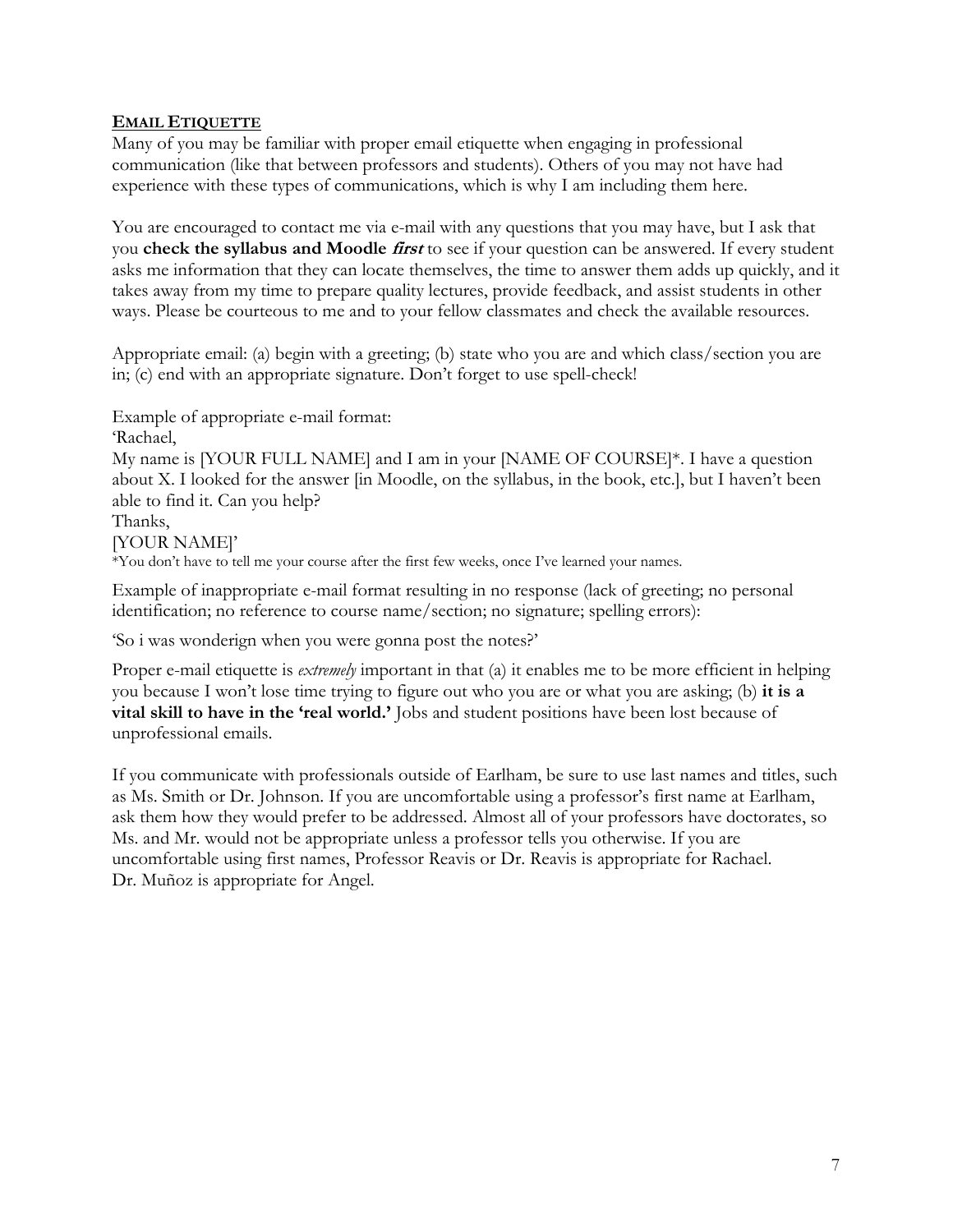### **ACADEMIC HONESTY**

Learning to think for yourself is at the heart of a liberal arts education and global citizenship. Treasure and cultivate these skills. Papers and other work, including digital creations, downloaded or copied from other sources, or in which words or ideas belonging to others have been deliberately misrepresented as your own, will receive an automatic F, as they thwart your learning process and damage the integrity of knowledge-discovery. **Homework assignments, problem sets, or lab reports that contain plagiarized portions will receive an automatic F.** If you are aware of a violation of academic integrity, it is your responsibility to take action. An excellent place to find help in knowing when and how to cite others' work appropriately can be found on the Libraries page. The site also includes Earlham's full statement on academic integrity and procedures for addressing academic violations of the Student Code of Conduct.

#### **TECHNOLOGY GUIDELINES**<sup>1</sup>

To be successful in college and beyond, you need to develop work habits that take potential technological problems into account. These habits will serve you in your career. Technological problems are a fact of life and are not considered unforeseen issues. (Your dorm falling into a sinkhole would qualify as "unforeseen"). Start early and save often. Always keep a backup of your work. Carbonite and Backblaze are two services that will automatically back your work up into a cloud. Or you can invest in an external hard drive. Or you can email yourself your work.

Computer viruses, lost flash drives, corrupted files, incompatible formats, WiFi connectivity problems – none of these unfortunate events should be considered an emergency. Technology problems will not excuse late work. Take the proper steps to ensure that your work will not be lost forever. Learn the locations and operating hours of all the computer labs on campus. Do not procrastinate. The Help Desk is also available (helpdesk@earlham.edu).

### **RESOURCES TUTORING**

Tutoring services are recommended for any student who receives lower than a C on an exam, or whose overall GPA is a 2.7 or lower. Tutoring is a **free resource** available to all students. TAs have weekly group tutoring sessions, and you should take advantage of those first. You may sign up for a tutor here.

### **COUNSELING SERVICES**

College can be a stressful time and can exacerbate existing issues or bring new ones up. Seeing a counselor is a healthy way to deal with stresses and mental health issues. Please do not hesitate to make an appointment with at Counseling Services.

<sup>&</sup>lt;sup>1</sup> Drawn from material by George H. Williams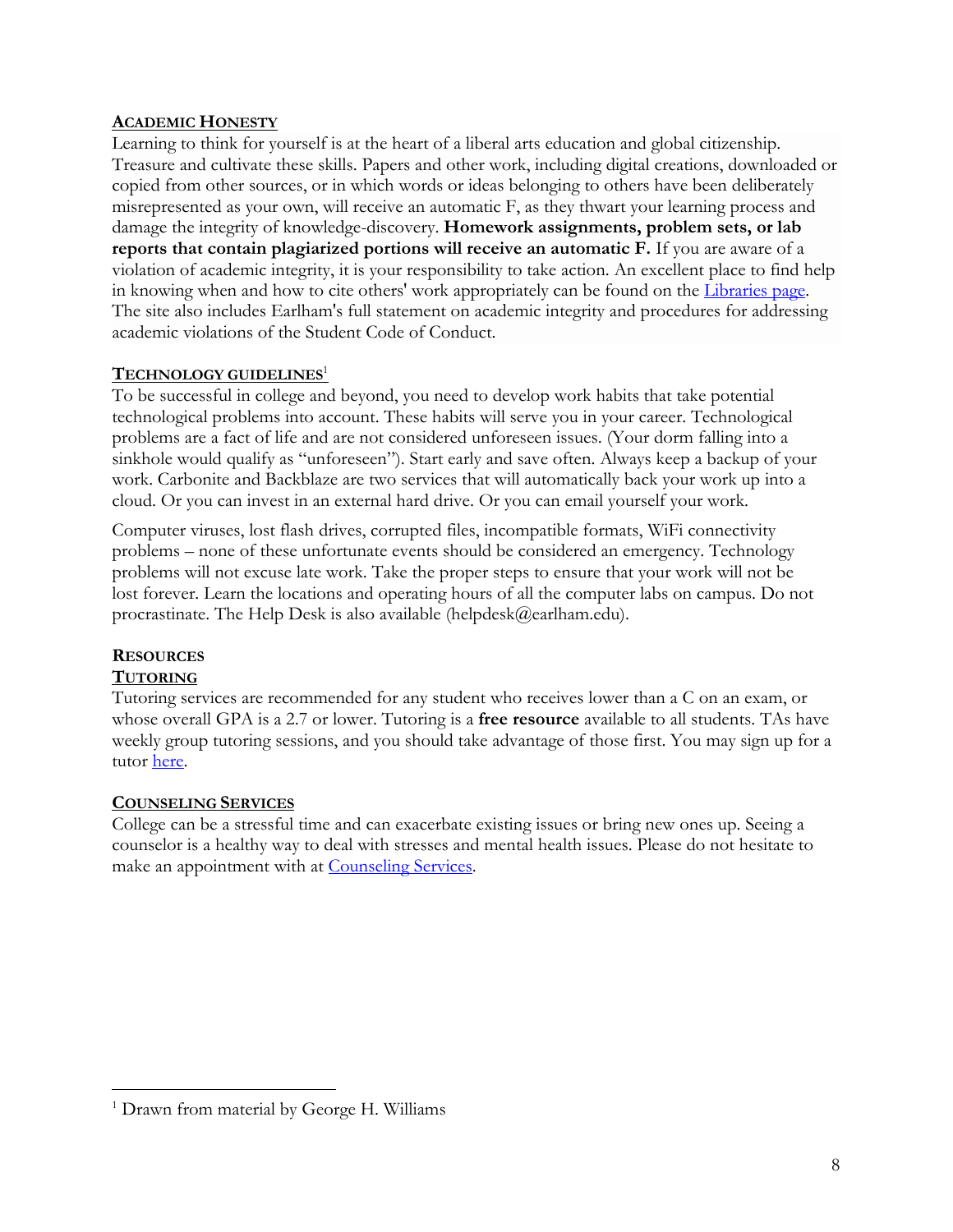### **STUDENTS WITH DISABILITIES**

Students with a documented disability (e.g., physical, learning, psychiatric, visual, hearing, etc.) who need to arrange reasonable classroom accommodations must request accommodation memos from the Academic Enrichment Center and contact their instructors each semester. For greater success, students are strongly encouraged to visit the Academic Enrichment Center within the first two weeks of each semester to begin the process. Please let me know if you have accessibility issues with any of our materials.

Students in PSYC 245 **do not need** documented accommodations to request the following:

- A quiet place to take an exam or quiz
- Extended and uninterrupted time on exams or quizzes
	- o Students *do* need accommodations if they intend to take the exam/quiz, go to another class, and return to take it later. In these documented cases, I will work with the student to find a time on the test day when the exam can be completed uninterrupted.
- Using a smart pen or other device that records lecture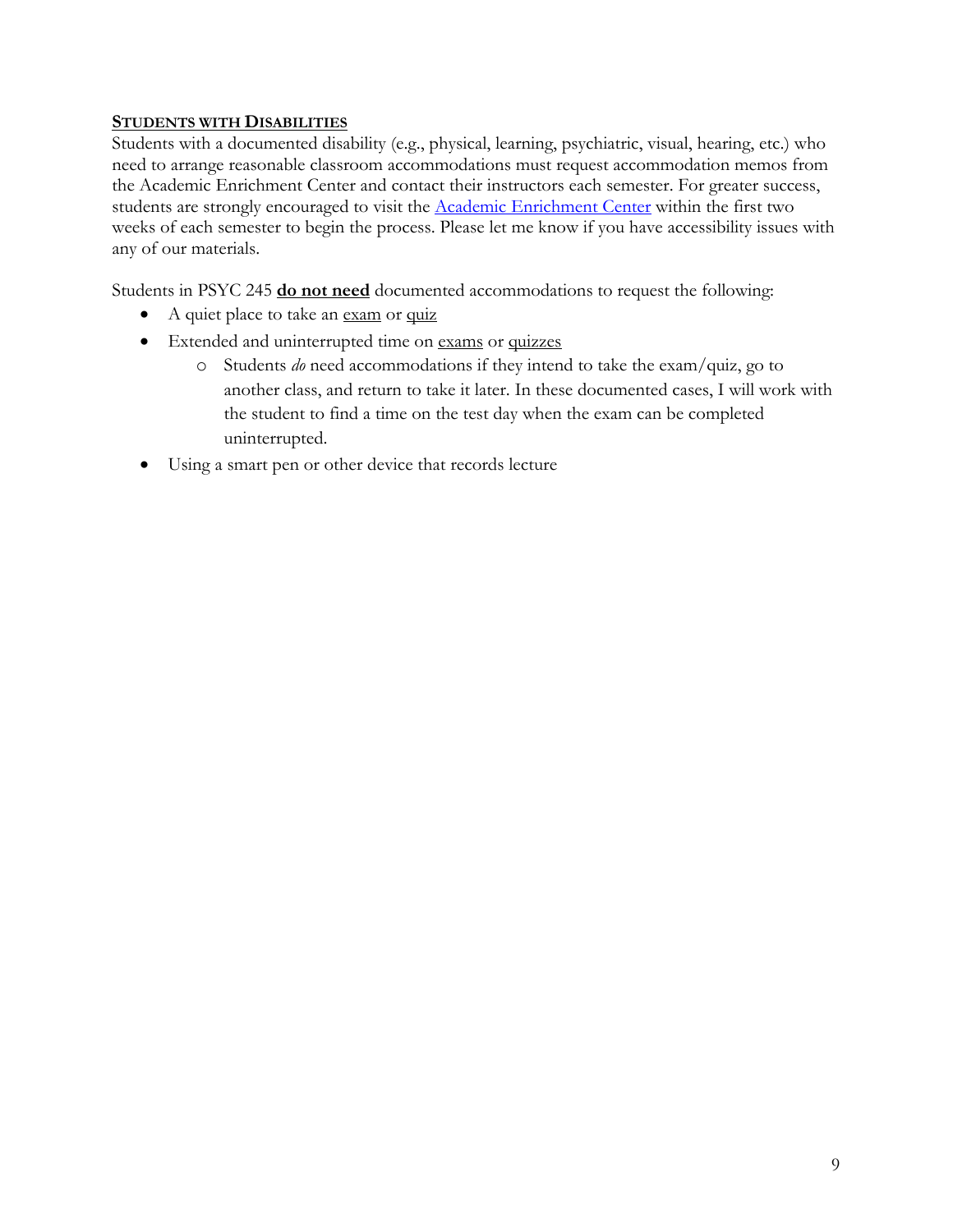# **SCHEDULE OF TOPICS & ASSIGNMENTS**

| * Please note that this schedule is tentative and may change as circumstances require. |                                                           |  |
|----------------------------------------------------------------------------------------|-----------------------------------------------------------|--|
| 8/21, Day 1, Week 1                                                                    | Topic: Introduction, Syllabus                             |  |
| 8/23, Day 2, Week 1                                                                    | Topic: Scientific Method & Experiment Basics              |  |
|                                                                                        | Reading: Research Methods Chapter 1.1-1.4;                |  |
|                                                                                        | Research Methods Chapter 2.4, 2.5                         |  |
|                                                                                        | Fuel of the Future (Moodle)                               |  |
|                                                                                        | Extra Credit Due: Plausibility                            |  |
|                                                                                        | Topic: Levels of Measurement                              |  |
|                                                                                        | Reading: Research Methods, Chapter 4.1                    |  |
| 8/26, Day 3, Week 2                                                                    | <b>Quiz 1:</b> Chapter 1.1-.14, 2.4, 2.5                  |  |
|                                                                                        | Due: Homework 1                                           |  |
|                                                                                        | Extra Credit Due: Identifying Expertise                   |  |
|                                                                                        | Topic: Reliability & Validity                             |  |
| 8/28, Day 4, Week 2                                                                    | Reading: Research Methods, Chapter 4.2                    |  |
|                                                                                        | Topic: Reliability & Validity                             |  |
| 8/30, Day 5, Week 2                                                                    | <b>Quiz 2:</b> Chapter 4.1-4.2                            |  |
|                                                                                        | Due: Homework 2                                           |  |
|                                                                                        | <b>Topic:</b> Collecting Data                             |  |
| $9/2$ , Day 6, Week 3                                                                  | <b>Reading:</b> Research Methods, 6.4, 6.5, 7.2, 7.3;     |  |
|                                                                                        | Election Forecasting (Moodle)                             |  |
|                                                                                        | JASP (or R) Introduction                                  |  |
| 9/4, Day 7, Week 3                                                                     | Computer Lab                                              |  |
|                                                                                        | Extra Credit Due: How Numbers Are Collected               |  |
|                                                                                        | Topic: Data Organization & Central Tendency;              |  |
|                                                                                        | Distributions & $\gamma$ -scores                          |  |
| $9/6$ , Day 8, Week 3                                                                  | Reading: Research Methods, 12.1                           |  |
|                                                                                        | Intro to Stats, p. 46-51, 256-262                         |  |
|                                                                                        | Extra Credit Due: Axis Shenanigans                        |  |
|                                                                                        | $JASP$ (or R)                                             |  |
| 9/9, Day 9, Week 4                                                                     | Analyze Walking Speed Lab & APA                           |  |
|                                                                                        | Computer Lab                                              |  |
|                                                                                        | Extra Credit Due: Fun with Averages                       |  |
|                                                                                        | <b>Topic:</b> Distributions/ <i>z</i> -Scores             |  |
| 9/11, Day 10, Week 4                                                                   | <b>Quiz 3:</b> Research Methods, 6.4, 6.5, 7.2, 7.3, 12.1 |  |
|                                                                                        | Stats, p. 46-51, 256-262                                  |  |
|                                                                                        | Due: Problem Set 1                                        |  |
|                                                                                        | Topic: Correlation                                        |  |
| 9/13, Day 11, Week 4                                                                   | Reading: Research Methods, 6.2                            |  |
|                                                                                        | <b>Optional Reading:</b> Stats, p. 170-177                |  |
|                                                                                        | Due: Walking Speed Lab Report                             |  |
| 9/16, Day 12, Week 5                                                                   | Topic: Regression                                         |  |
|                                                                                        | <b>Reading:</b> Stats, p. 462-465                         |  |
|                                                                                        | Extra Credit Due: Hijinks with How Numbers                |  |
|                                                                                        | Are Reported                                              |  |

Ń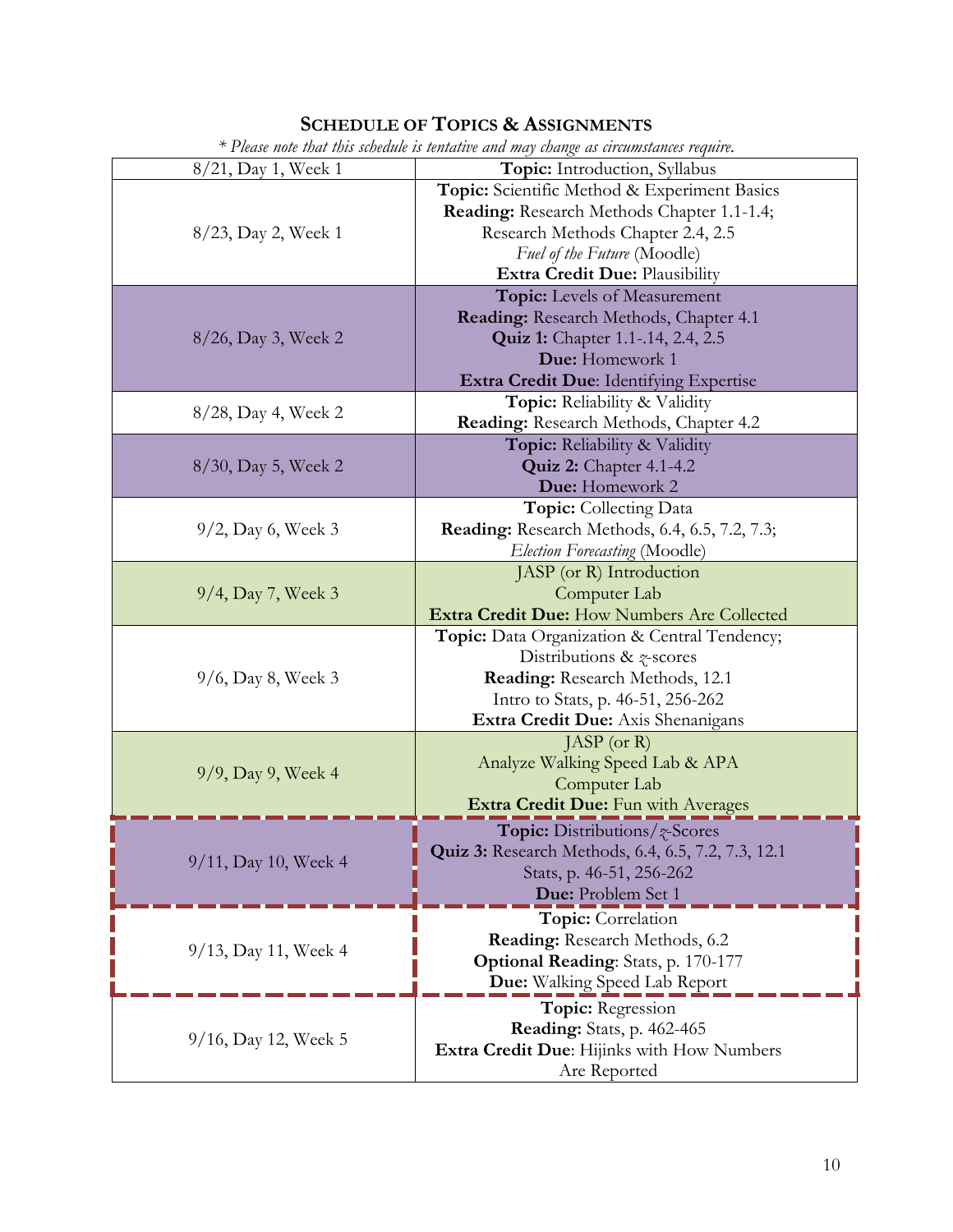| 9/18, Day 13, Week 5    | <b>Topic: Review</b>                                |
|-------------------------|-----------------------------------------------------|
|                         | Quiz 4: Research Methods, 6.2; Stats, p. 462-465    |
|                         | Due: Problem Set 2                                  |
|                         |                                                     |
|                         | ** CLASS IS NOT HELD ON THIS DAY**                  |
|                         | <b>**EPIC EXPO**</b>                                |
|                         | <b>STUDENTS MUST TAKE EXAM 1 ON</b>                 |
|                         | <b>WEDNESDAY, THURSDAY, OR FRIDAY</b>               |
| $9/20$ , Day 14, Week 5 | <b>NO LATER THAN 11 ON FRIDAY.</b>                  |
|                         | PICK UP EXAM FROM                                   |
|                         |                                                     |
|                         | <b>SOCIAL SCIENCE ADMIN (LBC 225)</b>               |
|                         | TAKE EXAM IN LBC 309                                |
|                         | <b>Topic: Probability</b>                           |
| $9/23$ , Day 15, Week 6 | <b>Reading:</b> Stats, p. $186 - 192$               |
|                         | p. 196-197 (Gambler's Fallacy)                      |
|                         | <b>Topic:</b> Hypothesis Testing                    |
| $9/25$ , Day 16, Week 6 | Reading: Research Methods 13.1                      |
|                         | Stats, p. 369-376                                   |
|                         | Extra Credit Due: Probability                       |
|                         | <b>Topic: Decision Errors</b>                       |
|                         | <b>Reading:</b> Stats, p. 377-378                   |
| 9/27, Day 17, Week 6    | Quiz 5: Research Methods 13.1                       |
|                         | Stats, p. 186-192, 196-197, 369-378                 |
|                         | Extra Credit Due: Overlooked, Undervalued           |
|                         | Topic: Central Limit Theorem                        |
| 9/30, Day 18, Week 7    | Reading: Stats, p. 299-310, 399-403                 |
|                         | Due: Homework 3                                     |
| 10/2, Day 19, Week 7    | Topic: One-Sample t-test                            |
|                         | Reading: Research Methods, 13.2 (p. 248-252)        |
| 10/4                    | No Class, Mid-Semester Break                        |
|                         | Topic: Power & Confidence Intervals                 |
| 10/7, Day 20, Week 8    | Reading: Research Methods 13.3 (p. 263-266)         |
|                         | Stats, p. 454-457                                   |
|                         | Due: Homework 4                                     |
|                         | Topic: Paired t-test                                |
|                         | Reading: Stats, p. 428-431                          |
| 10/9, Day 21, Week 8    | Research Methods, 13.2, p. 252-253 (dependent t)    |
|                         | <b>Quiz 6:</b> Research Methods, 13.2 (p. 248-253); |
|                         | 13.3 (p. 263-266)                                   |
|                         | Stats, p. 299-310; p. 399-403; 428-431; p. 454-457  |
| 10/11, Day 22, Week 8   | JASP (or $R$ )                                      |
|                         | Paired t, Wilcoxon                                  |
|                         | Computer Lab                                        |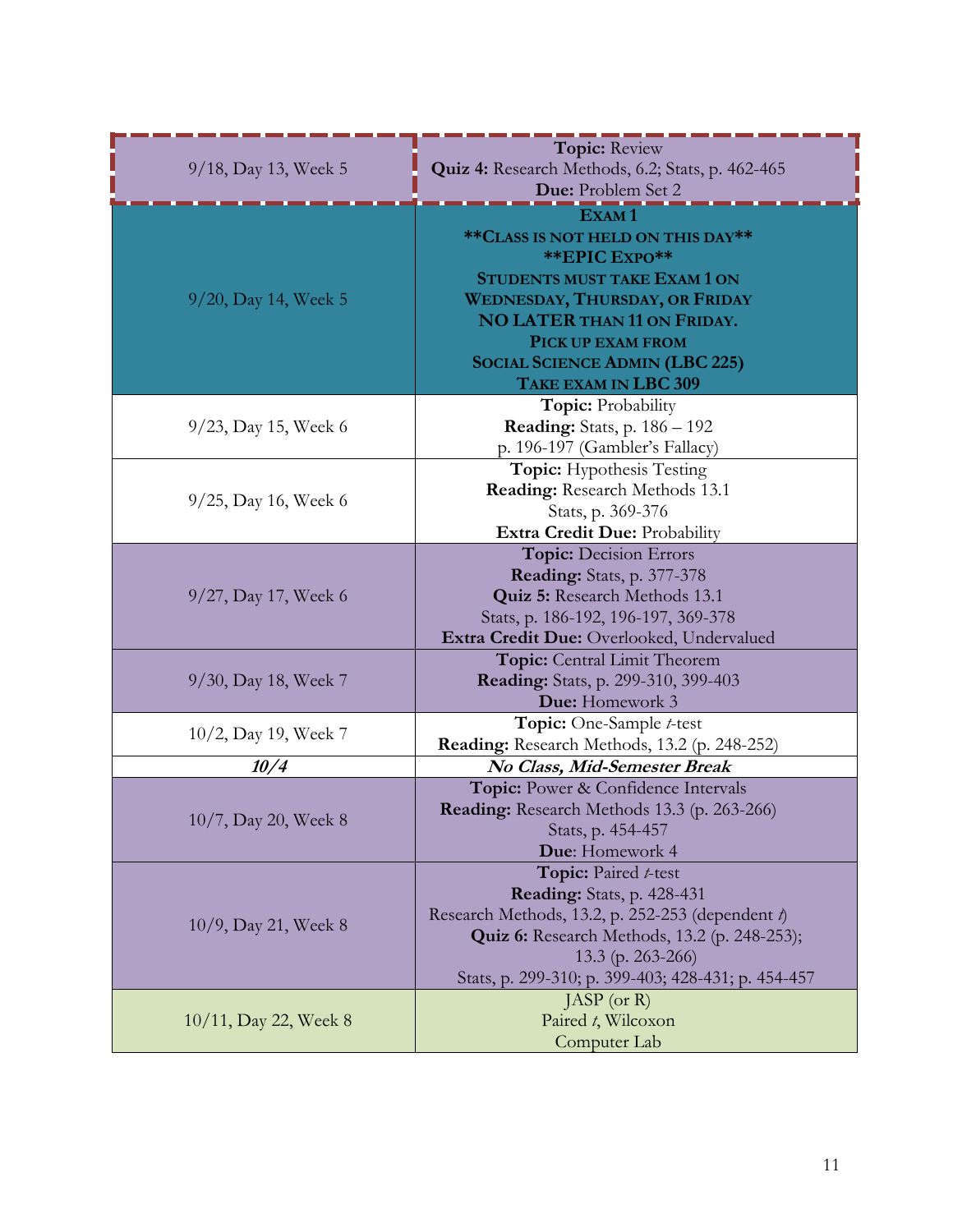| 10/14, Day 23, Week 9  | Topic: Independent t-test<br>Reading: Research Methods, 13.2 (p. 253-254),<br>Stats, p. 406-409 |
|------------------------|-------------------------------------------------------------------------------------------------|
|                        | Due: Problem Set 3                                                                              |
| 10/16, Day 24, Week 9  | Topic: Chi Square, Goodness of Fit                                                              |
|                        | <b>Reading:</b> Stats, p. 601-604                                                               |
|                        | Due: Stress & Anxiety Questionnaire                                                             |
|                        | [ASP (or R)]<br>Independent t, Mann Whitney U, Chi Square,                                      |
| 10/18, Day 25, Week 9  | Goodness of Fit/Independence                                                                    |
|                        | Computer Lab                                                                                    |
|                        | <b>Rachael out of town; Beth teaching</b>                                                       |
|                        | <b>Topic: Review</b>                                                                            |
|                        | <b>Quiz 7:</b> Research Methods 13.2 (p. 253-254),                                              |
| 10/21, Day 26, Week 10 | Stats, p. 406-409; p. 601-604                                                                   |
|                        | Due: Homework 5                                                                                 |
| 10/23, Day 27, Week 10 | Topic: Review                                                                                   |
| 10/25, Day 28, Week 10 | EXAM <sub>2</sub>                                                                               |
|                        | Paired Associates Experiment                                                                    |
| 10/28, Day 29, Week 11 | Computer Lab                                                                                    |
|                        | Due: Stress & Anxiety Lab Report                                                                |
|                        | Topic: Multilevel Design (ANOVA)                                                                |
| 10/30, Day 30, Week 11 | Reading: Research Methods, 13.2 (p. 254-257)                                                    |
|                        | Extra Credit Due: Four Case Studies                                                             |
|                        | JASP (or $R$ )                                                                                  |
| 11/1, Day 31, Week 11  | Multilevel Design                                                                               |
|                        | Computer Lab                                                                                    |
|                        | <b>Last Day to Drop</b><br><b>Topic:</b> Multilevel Repeated Measures                           |
| 11/4, Day 32, Week 12  | Reading: Research Methods, 13.2 (p. 257-258)                                                    |
|                        | Stats, p. 562-565                                                                               |
|                        | <b>Topic:</b> Multilevel Repeated Measures                                                      |
| 11/6, Day 33, Week 12  | <b>Quiz 8:</b> Research Methods, 13.2 (p. 254-258)                                              |
|                        | Stats, p. 562-565                                                                               |
|                        | $JASP$ (or R)                                                                                   |
| 11/8, Day 34, Week 12  | <b>Repeated Measures ANOVA</b>                                                                  |
|                        | Computer Lab                                                                                    |
|                        | <b>Due:</b> Paired Associates Lab Report                                                        |
| 11/11, Day 35, Week 13 | JASP (or $R$ )                                                                                  |
|                        | Stroop Experiment & Analysis                                                                    |
|                        | Computer Lab                                                                                    |
|                        |                                                                                                 |